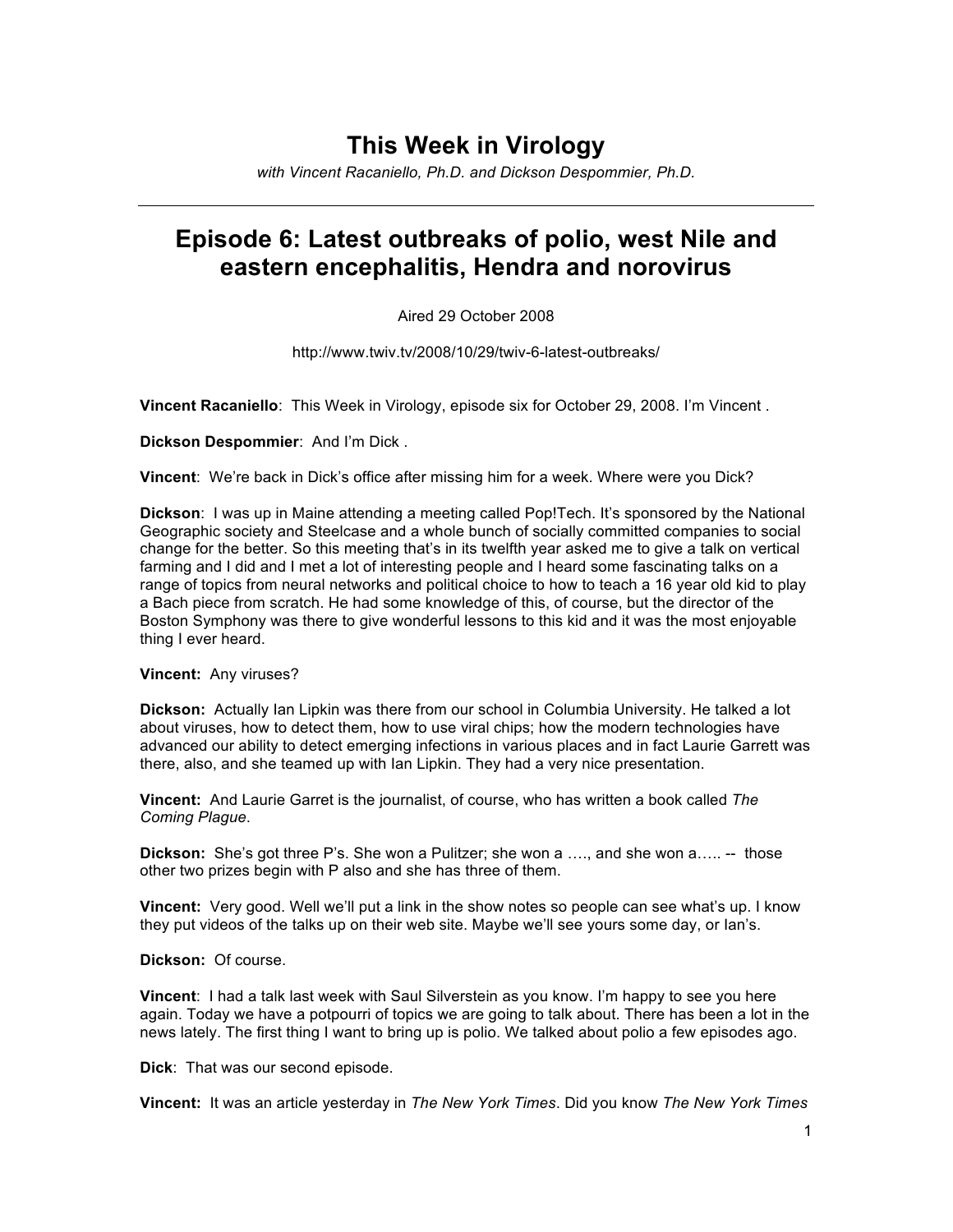is the paper of record. It records everything. I also heard they are going to go out of business because the ad revenue has declined so much that they can't sustain the paper anymore. I don't know if it's true.

**Dickson:** Oh my God! They just built a brand-new building. Renzo Piano will be very disappointed.

**Vincent:** I don't know what the circulation of the paper is. I suspect the web site does fine in terms of ad revenue.

**Dick**: It's in the millions.

**Vincent:** Anyway, there was an article yesterday about polio increasing and spreading to new countries and becoming endemic. So right now polio is endemic and that word means a virus is circulating in that country and does not have to be reintroduced continuously. It's endemic in four countries: Afghanistan, Nigeria, India and Pakistan. The number of cases in these countries has increased this year compared with the same time last year.

**Dickson:** Any particular reason for that, Vince?

**Vincent:** We don't know. Now there are different reasons why there continues to be polio in each these countries. Let's go over that. The easy one is Nigeria where they stopped immunizing a few years ago. Do you remember that?

**Dickson:** I do.

**Vincent:** The reason they stopped immunizing is because they decided that the vaccine is a western product and they didn't trust it, so for one year no one was immunized. And this, of course, this allowed the virus to come back into the country and cause polio, but more importantly to spread to other countries. So even though they resumed immunizing in Nigeria, they haven't been able to stop the epidemic and now it is a full blown epidemic. Now it's spreading to other countries in Africa so, for example, there were two cases in Ghana that had been polio-free for five years. It is probably coming from Nigeria. There are lots of new countries in Africa that had not previously seen polio for a long time.

**Dickson:** That's all they needed was another disease to worry about, huh?

**Vincent:** I think in Nigeria the issue is that they haven't yet been able to overcome the ill advised decision to stop immunizing for one year. Listen to this number: at this time in 2007 October there were 210 cases of polio in Nigeria. So far this year there are 728. That may not seem like much, but these are cases of paralytic disease and for every case of paralytic disease there are between one and two hundred people infected that don't show symptoms, the so-called asymptomatic infection. So there are a lot of people infected and spreading this. So that's Nigeria. Afghanistan and Pakistan have polio because there are wars going on there. There's armed conflict.

**Dickson:** And the control measures break down during those times.

**Vincent:** It is very difficult to immunize everyone. If we could get in and immunize I think we could conquer in those countries. Now in India 486 cases so far, 326 in 2007.

**Dickson:** Is there a regional distribution to this?

**Vincent:** There is an area of India called Uttar Pradesh in the west and they have a big problem.

**Dickson:** Oh yes; very famous, very famous.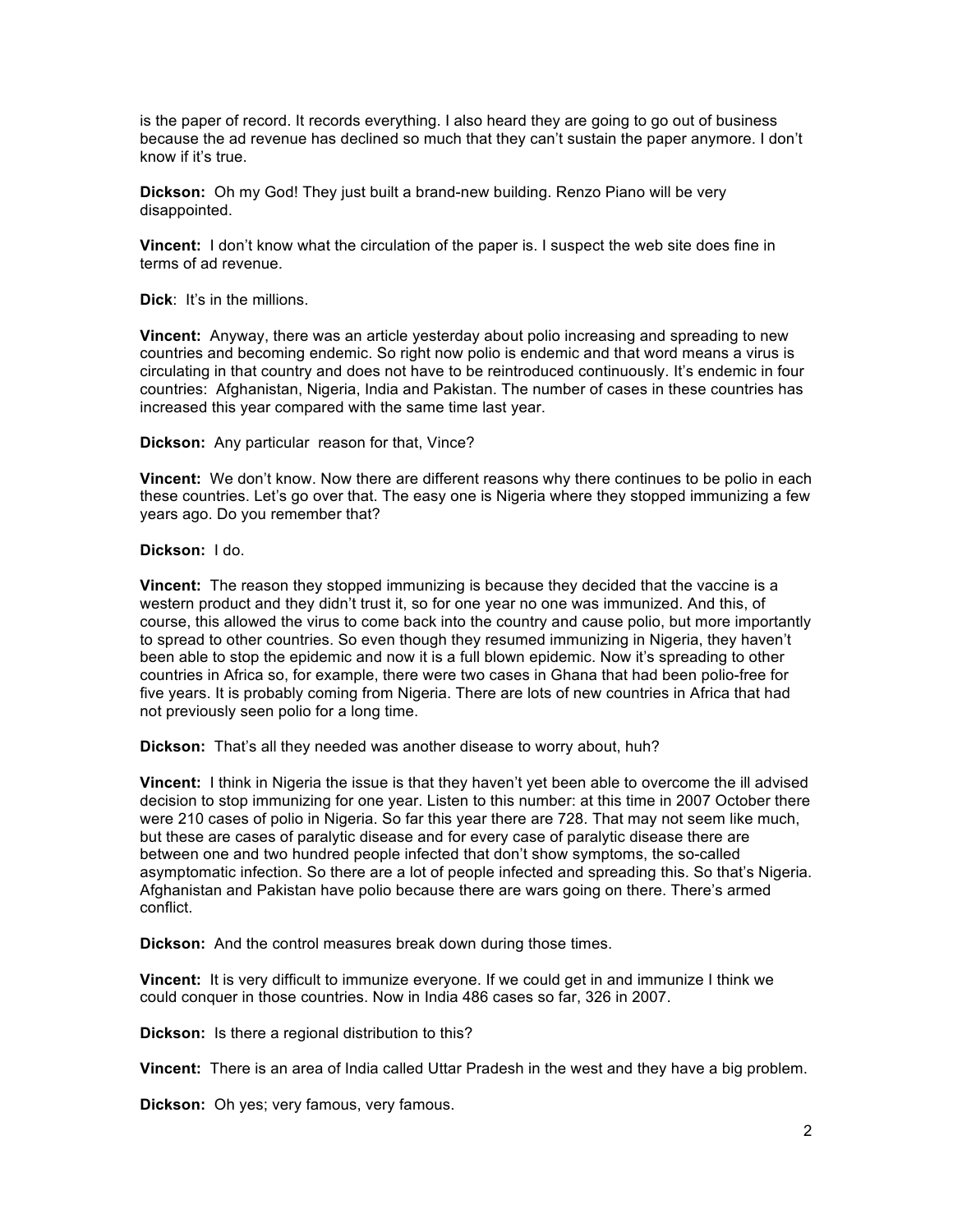**Vincent:** There they have been immunizing very intensively but apparently the vaccine is not working and in the past many reasons have been put forth to explain this. Maybe the diet is somehow interfering with the virus. Remember the virus you ingest and it replicates in the intestines, or maybe other pathogens in the intestine are interfering. *The New York Times* said that diarrhea is a big problem. If these kids have diarrhea when they get the oral vaccine then it all comes out.

**Dickson:** It washes right on through without attaching.

**Vincent:** I imagine there might be a lot of diarrhea in this region. It's a problem that needs to be solved. Here in the *Times* article they suggested the India Academy of Pediatrics has endorsed using the injectable vaccine for those who can afford it. The injectable vaccine is killed so it does not depend on replicating in the gut. It's just injected into your muscle. I think this would solve a lot of the problems. The issue is that it's more costly. I think it's about a dollar a dose compared with about a penny a dose for the live vaccine. Do you know why it's more expensive?

**Dickson:** Because you have to have a team to give it?

**Vincent:** Also because not many companies make it. It's economy of scale. I've been at meetings where representatives from various companies have said that if you give us the green light we'll make enough of it to make it for a penny a dose. I think eventually the world will switch to using the killed vaccine because the live one can cause polio as long as you use it and there are still viruses circulating in the sewers long after you immunize with the live vaccine. Alright, next thing up: *Bloomburg.com This Week*: "West Nile Virus in California Swimming Pool." We talked about this a couple issues ago. Do you remember, Dick?

**Dickson:** I sure do.

**Vincent:** What's the issue here?

**Dickson:** Well, if you don't clean your pool and use a filter and just leave your pool sit there it will start to act like an ecosystem. Eventually the chlorine will evaporate off and it will attract unwanted visitors.

**Vincent:** It sure does. So in California people lose their homes; they lose their mortgages.

**Dickson:** Oh, wow. When it rains you still have a pool. It creates stagnant water and these mosquitoes just love that stuff.

**Vincent:** So, I'm not quite sure what this number means: they have 140 incidents there they've isolated virus from mosquitoes in the Los Angeles area. So this has been going up since we talked about this last time and this correlates with a 300% increase in home delinquencies in the county. Sixty percent of the mosquitoes captured at these pools were *Culex tarsalis* as opposed to *Culex pipiens*. Why is that significant?

**Dickson:** Not much. I think these two mosquito species share common habitats, so they are probably in competition with each other. They're both competent vectors for West Nile and in people, and in birds.

**Vincent:** They also say there have been 140 laboratory confirmed cases of West Nile in Bakersfield, which is another city of California, very hot and dry, 276% more than 2006. Bakersfield has the  $4<sup>th</sup>$  highest US foreclosure rate.

**Dickson:** Oh my gosh.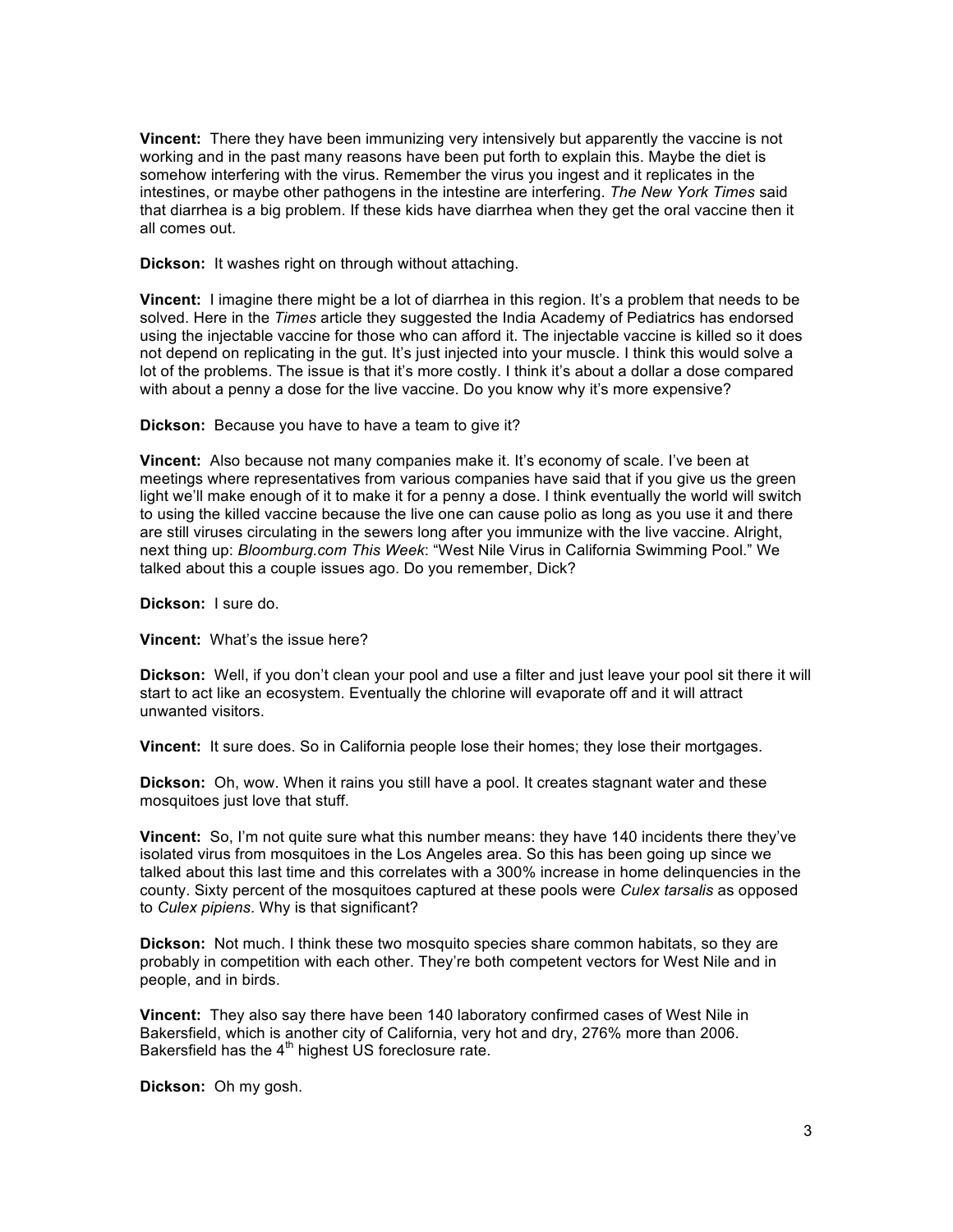**Vincent:** So they have a picture, which is an aerial photograph of a neighborhood which shows 17% of the 42 visible pools have turned green. This is where those mosquitoes are growing.

**Dickson:** The chemicals are gone and so are the people.

**Vincent:** This is going to continue. It's warm in California for quite a few months, right?

**Dickson:** It's an endemic infection in California.

**Vincent:** We'll see. We'll keep an eye on this. In sort of a related issue I found an article, "The Credit Virus Spreads Worldwide". This is about the credit crunch.

**Dickson:** Is that a RNA credit virus or RNA? I think it's a reverse cash flow virus.

**Vincent:** Isn't interesting how bad things are called viruses: computer viruses, credit virus now.

**Dickson:** Well it probably spreads like a logarithmic progression of where you start with one, then you get two, then four, then eight, then sixteen…

**Vincent:** Actually you're wrong, Dick.

**Dickson:** For once.

**Vincent:** That's how bacteria grow.

**Dickson:** Viruses just go whoosh.

**Vincent:** If you put a virus in a cell, you get lots. I don't mean to be insulting, but I teach that to my virology class and that is one of the distinguishing features that initially confused scientists because they were used to bacteria growing one, two, four. Viruses don't do that. One goes in the cell and millions or thousands come out. Computer viruses also need a computer to spread it, which is very much like the biological viruses.

**Dickson:** A computer virus is more like a bacteria in terms of its reproduction than a virus?

**Vincent:** No, I think if you go into a computer and that virus triggers a thousand copies of itself in your emails. So I think it's much like a virus. And then there are viral videos, which spread with wild popularity. So the computer information age has borrowed this term from biology, since viruses were here long before CPU's and memory.

**Dickson:** Indeed. And they'll be long afterwards.

**Vincent:** They will be. There will be animal hosts long after the humans are far gone. We have borrowed one thing from the computer age in the field of virology. I'll throw this by you and see what you think.

**Dickson:** As a non-virologist I'll be happy to give you what I think.

**Vincent:** Even if you weren't. Viruses are the ultimate spammers. Now, you know what a spammer is?

**Dickson:** I do. You're probably talking about introns and exons.

**Vincent:** No, it just throws millions of itself out, unwanted.

**Dickson:** And hopes that one of them succeeds?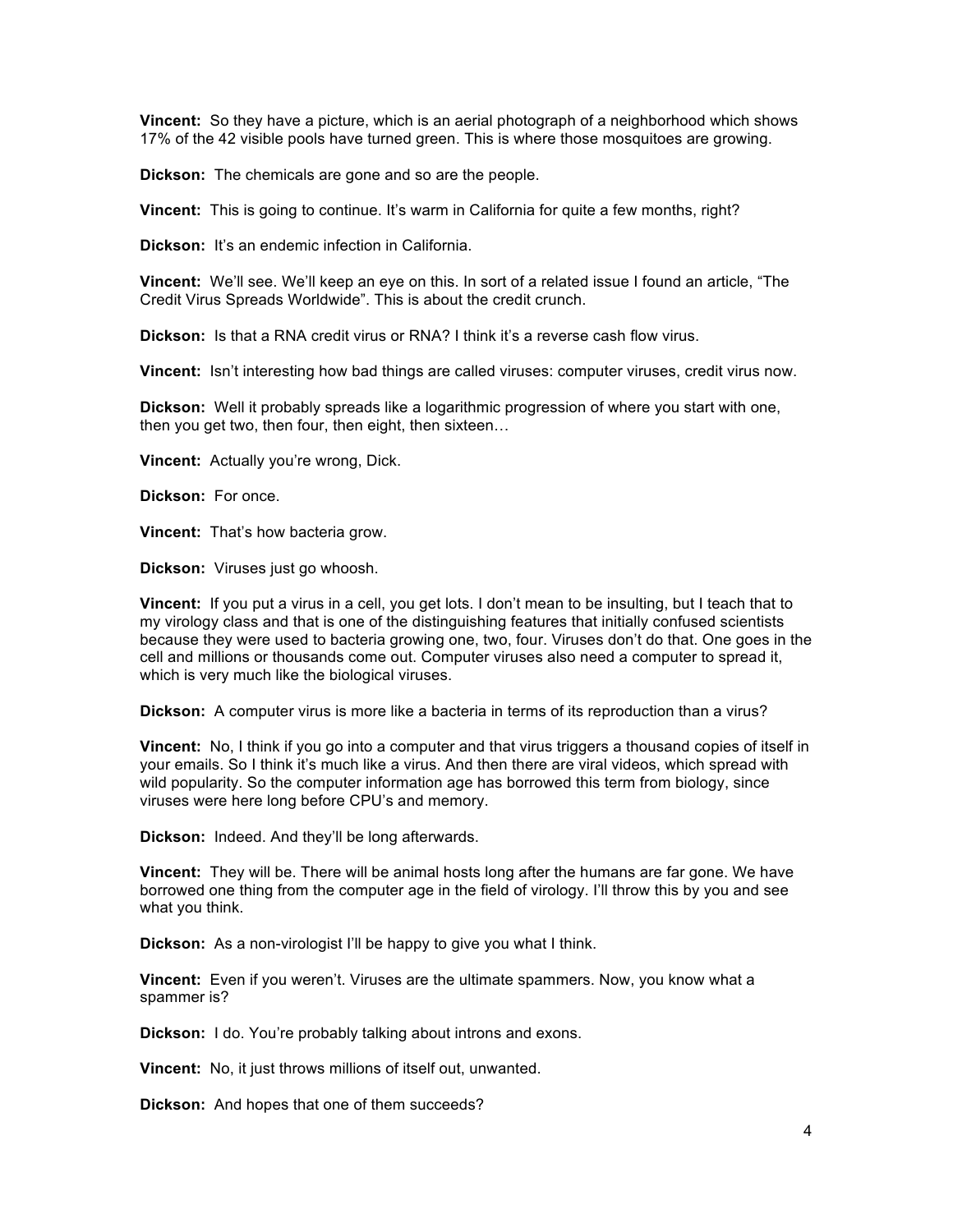**Vincent**: Yes. Exactly. It's the same with an email spammer who throws out millions of emails in hopes one of them makes money. So I'm borrowing that term from the computer people and we're going to use it in virology. What do you think of that?

**Dickson:** I love it.

**Vincent:** Ultimate spammers. I didn't make it up, by the way; Neal Stephenson in *Cryptonomicon*, excellent book.

**Dickson:** *Cryptonomicon*; sounds like a Superman anti-thing.

**Vincent:** No, it's about cryptography; very interesting. He seems to understand biology because he made that comment about viruses.

**Dickson:** By the way, you know who else; bankers seem to be attracted to molecular biology for the same reason. There are a lot of interesting bankers out there, like this guy, Baruch Benacerraf, who was a banker before he was an immunologist because similarities in the two fields. It takes a special mind to see that.

**Vincent:** There was a time in the 50's when molecular biology was a brand new field and the subject initially of bacteriophages -- viruses of bacteria -- and some of the earliest bacteriophagologists were physicists. Max Delbruck, Leo Szilard; they were physicists. I feel they had this analytical view of things, very quantitative. That was perfect for the early days of molecular biology.

**Dickson:** They looked like crystals; they looked like they had some sort of physical properties.

**Vincent:** Very good for biologists. Very good for a physicists. That's very interesting. Now, the next story we have for today.

**Dickson:** We wander sometimes, but it's good. The wandering virologists.

**Vincent:** I tell you Dick; if I could record all my conversations, so many would be interesting. I had a conversation in the car this morning with a friend of mine about pharmaceutical companies and layoffs. We should probably have him on one day because he has some interesting ideas. In Massachusetts a man died of mosquito-borne triple E virus.

**Dickson:** The Eastern Equine Encephalitis; a flavivirus.

**Vincent:** He died, a 73 year old man. He died, 73 years old. They think he caught it in Maine or New Hampshire.

**Dickson:** Hah. Hah, hah. Naturally not in Massachusetts.

**Vincent:** So what do you think of that, Dick?

**Dickson:** Tis the season. This is not an unusual finding. In fact I think in our original program on west Nile virus I mentioned the fact that New Jersey has 21 counties and each one of them has a mosquitoes control board It's not to control west Nile virus and not to control malaria which we don't have anymore. It's to control eastern equine encephalitis because New Jersey has a big horse racing industry and they have a lot of horse racing areas in New Jersey where they are raised besides Kentucky. You'd think Kentucky was the home for this, but actually New Jersey doesn't do so bad. So you get down to the southern part of New Jersey around Atlantic City, Monmouth county has the Monmouth Race Track. Mosquitoes carry eastern equine, so they have to be on the lookout for this all the time. Unfortunately in New Jersey it is carried by the salt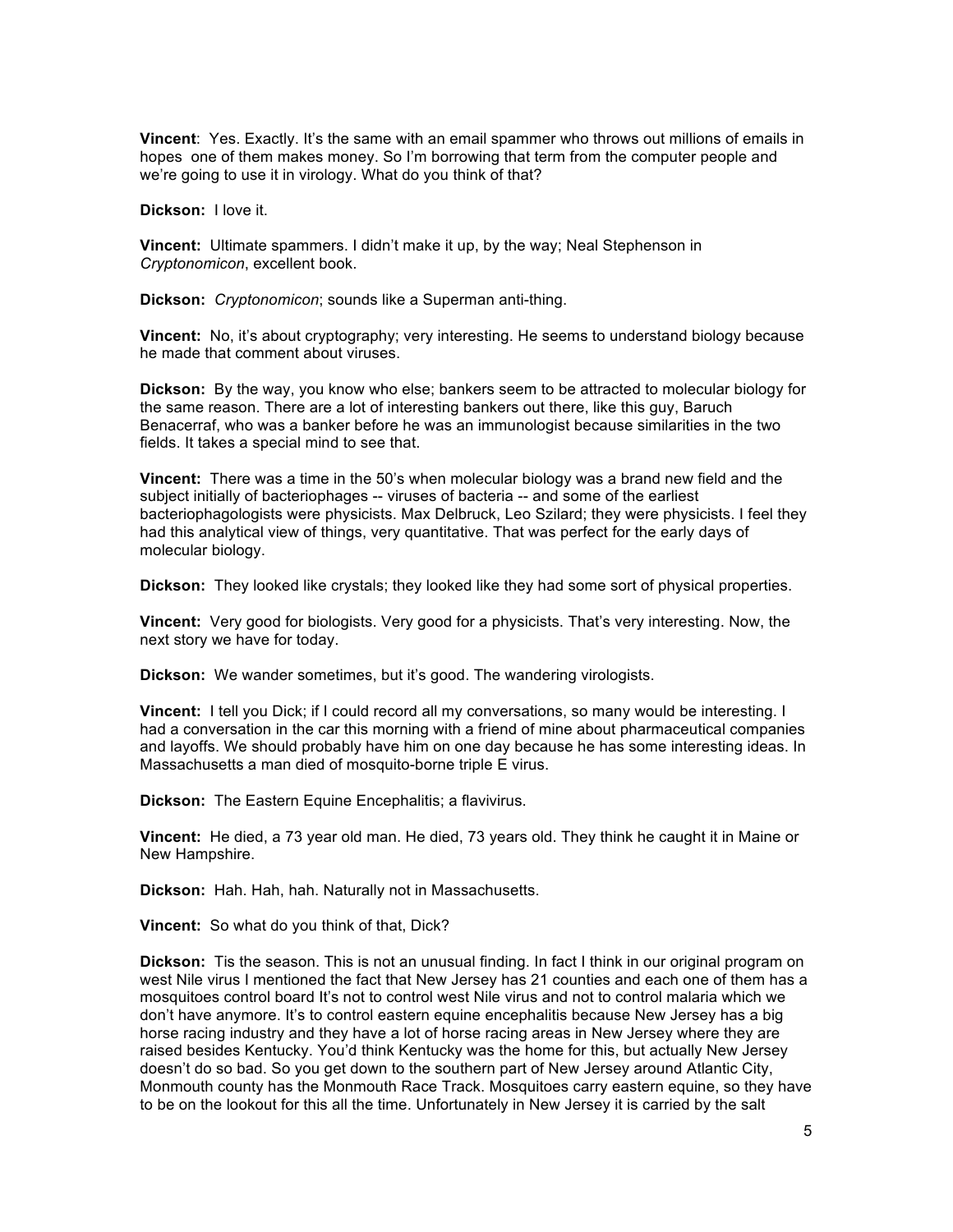marsh mosquito that has a flight range of 25 miles.

**Vincent:** Huge.

**Dickson:** It's an enormous flight range.

**Vincent:** What would he have been bitten by in Maine and New Hampshire?

**Dickson:** Some form of salt marsh mosquito. *Aedes solicitans* is the one that they are worried about there.

**Vincent:** So this is quite rare, right?

**Dickson:** Rare in humans; very common in wild animals. It's a bird disease. It's carried by migrating birds and that's the reason why there's a season for this. There's a spring and a fall season for the transmission of equine encephalitis. The birds give it to the local mosquitoes. Then the local misquotes bite horses and other things. And of course they have a preference for horses. You know you're lucky because eastern equine encephalitis is usually a horse disease: the word equine. And there's a western part to this, too, by the way. There's another local virus down in the West. They're mosquito-borne, too. People don't usually get in the way of it but if they do it doesn't matter how young or how old you are, they usually end up dying from it. Very serious.

**Vincent:** I stumbled on these disease maps. There's a US Geological Survey web site that has disease maps, but they're limited to mosquito borne diseases. And if you compare the Eastern and Western it's geographically -- very restricted-- so it must be because of the vector.

**Dickson:** And the birds. The flyways; it's all due to the flyways.

**Vincent:** Now this man was unfortunate because he was old and that's why he died most likely.

**Dickson:** No, no, no. Little children die from this.

**Vincent:** Little children and old, but not in between.

**Dickson:** Yeah, no. We would die from this. This is a very bad virus, no matter who gets it. There's no cure.

**Vincent:** Then why are there so few deaths? Here there were six deaths from 2004 to 2006.

**Dickson:** Well, because the mosquitoes that prefer animals can usually find them. So they'll bite rodents or birds or horses in this case -- cattle.

**Vincent:** How does a mosquito prefer one host over the other?

**Dickson:** Exactly. You know we have a guy working right over here at Columbia University, Richard Axel. He got a Nobel Prize for his work on smell. That was in the mouse. He has now redirected his attention to how mosquitoes detect odors. Maybe we should have him on here to tell us why a mosquito would have a preference since they start out detecting CO2 and then once they get up close they detect other odors and based on those other odors they either bite you or they don't. It's a very interesting system.

**Vincent:** One would imagine that this would be a point of intervention.

**Dickson:** No kidding. In fact Richard has already determined that DEET, which is the major rubon anti-mosquito device; we have nothing else, right. It's in these commercial products like OFF.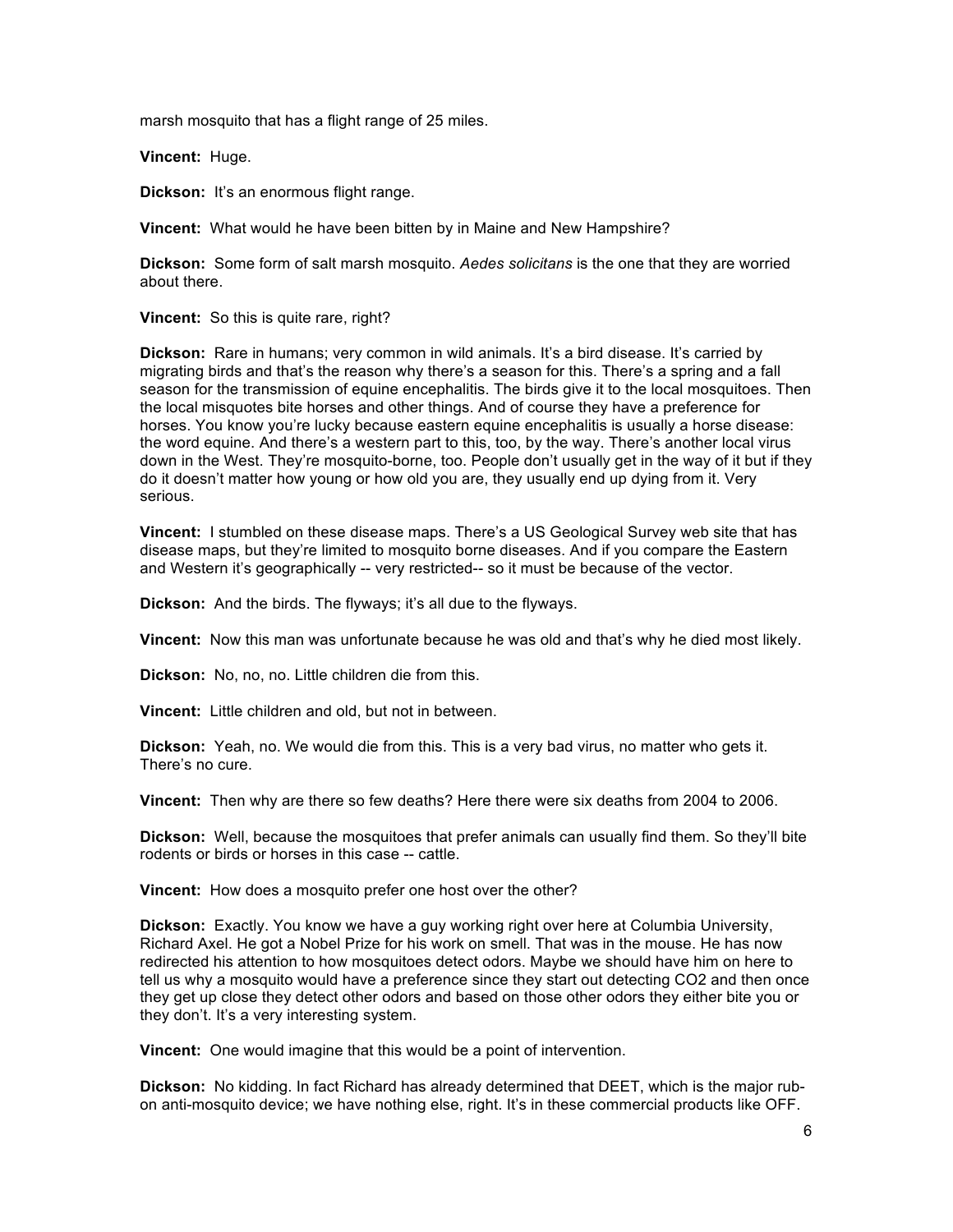It's basically the DEET that's the repellant. It confuses their sense of smell. In fact it blocks their entire repertoire of smell. It blocks the whole system, so they don't even find anything. They end up starving to death or going to somebody without DEET.

**Vincent:** So probably this old man was in the woods.

**Dickson:** Or near the shore. Maybe he was a bird watcher. There are a lot of people out in the fall watching migratory birds because there are very few places left where you can actually find a wilderness-like environment to see the birds landing and behaving normally. You know this guy Peterson has a bird watching guide. Guess where he said is great for watching birds, along the entire the entire Eastern seaboard of the United States.

### **Vincent:** Are you a bird watcher?

**Dickson:** I am because I do a lot of trout fishing and I don't catch a lot of fish so I watch a lot of birds. He says Central Park in New York City is a great place to go bird watching because it's the one little patch of green in an otherwise paved-over environment. Cape May, New Jersey is another place like that. So those people are attracted to those regions, especially during the migration routes and times, and eastern equine encephalitis is a problem and every now and then someone gets nailed, but mostly it's a local horse disease.

**Vincent:** I'm still not sure I understand the host preference, but maybe we'll come back to it another time, if a lot of mosquitoes carry the virus why more people aren't infected. I know it's a preference and it's a smell thing.

**Dickson:** Yeah, so how do you tell which one they pick? The easiest way to do it is a PCR reaction on blood proteins inside the female mosquito and you can tell what host that was by just looking at that.

**Vincent:** Good idea. Clearly one should survey the mosquitoes extensively. That would be quite interesting.

**Dickson:** No question

**Vincent:** And we have the technology to do it.

**Dickson:** We do and Rutgers University, by the way, in New Jersey and several other places, too; University of California at Davis. There are a few out in the Midwest; I think the University of Michigan as well..

**Vincent:** They do these surveys.

**Dickson:** They do routine surveys.

**Vincent:** Is there any way we can find out the results of these surveys.

**Dickson:** I'm sure they have web sites for this.

**Vincent:** Web sites; we'll look at it.

**Dickson:** We should get in touch with them.

**Vincent:** Our next story is from Australia, an Australian newspaper, but it's a British mother and child, and it happened in Britain, but it's reported in the Herald Sun, which is the biggest selling Australian newspaper. This young lady, 32 years old, had a baby. About the time she had the baby she developed a fever sore on her mouth and shortly after they brought the baby home the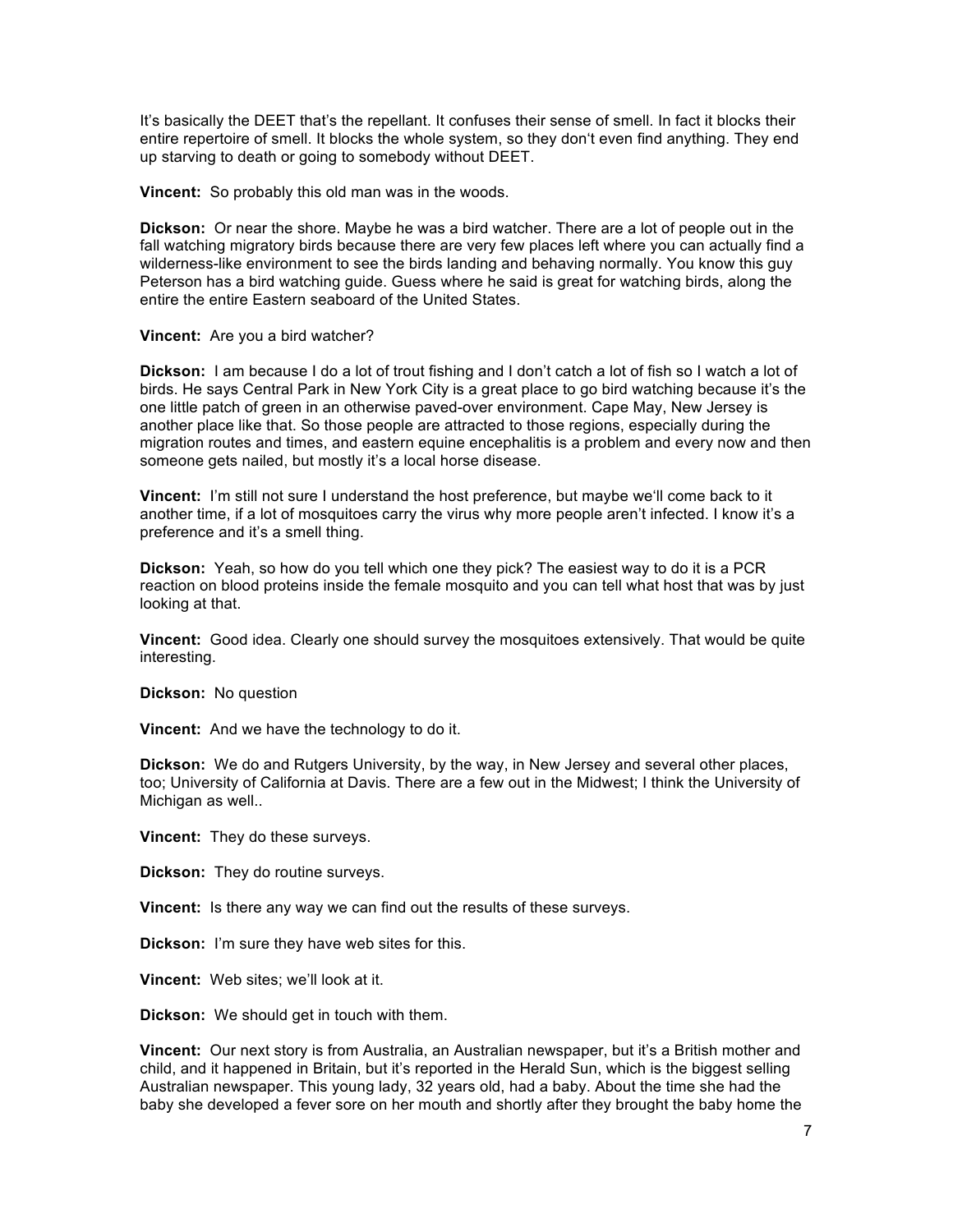baby died from what they call here herpes simplex infection. So apparently this is the first time this young lady ever had a fever sore and do you know why that would make the baby particularly susceptible?

**Dickson:** Well, there's no maternal antibodies then is there?

**Vincent:** She had no previous infection, no immunity. Normally the mother would transfer antibodies to the fetus that would protect it for a month or so after birth until it could make its own immune response. Apparently in this case she was naïve and the timing was bad. Now, what I don't understand here are some inconsistencies, which call me to question this. Someone said she was probably stressed and that was why she probably developed the cold sore. Now, when you are stressed and you develop a cold sore, that's because herpes virus that has been hiding in your neurons is reactivated and she should have had maternal antibodies.

**Dickson:** Yes, she should have had maternal antibodies.

**Vincent:** Yes. There's something else going on in this story that we don't know about.

**Dickson:** Maybe it made her more susceptible to the virus to begin with

**Vincent:** The mother?

**Dickson:** Yep. It's possible, right? Stress does dampen the immune response.

**Vincent:** I suppose it could have been her primary infection, yes. So that would have been her primary infection. Maybe she caught it at the hospital.

**Dickson:** Show me one pregnant woman who isn't under stress.

**Vincent:** Yes. So you're right. Maybe it was her primary reaction, not a reactivation.

**Dickson:** Plus there is an immune diversionary response that goes on during pregnancy, not an immune suppression. We used to think it was a suppression; that the mother became suppressed in favor of the offspring, but it is actually a diversion of her immune cells that actually home in and help out around the placenta so she's being depleted, but it's not actually going out of her body. It's just going away from some of the sites.

**Vincent:** So she was more susceptible to infection.

**Dickson:** I can only tell you they are more susceptible to the common cold, to any mucous surface agent that would get in through those roots. I would say it's consistent with a first exposure to herpes virus.

**Vincent:** I'm surprised we don't see more of these infections.

**Dickson:** We have this big list of organisms, right, the TORCH test and a lot of those letters are viral in nature, right? So you have to worry about those things in a pregnant mother for the first time. So maybe we should add herpes to this list. But it is there isn't it? The H is for herpes?

**Vincent:** Yes. So the baby died of encephalitis or disseminated herpes. We don't know from the article, but it's not very pleasant.

**Dickson:** Absolutely not.

**Vincent:** It's probably not a bad idea that that at least pregnant women get immunized, but of course we don't have a herpes vaccine. Many companies have worked on them. In fact Friday --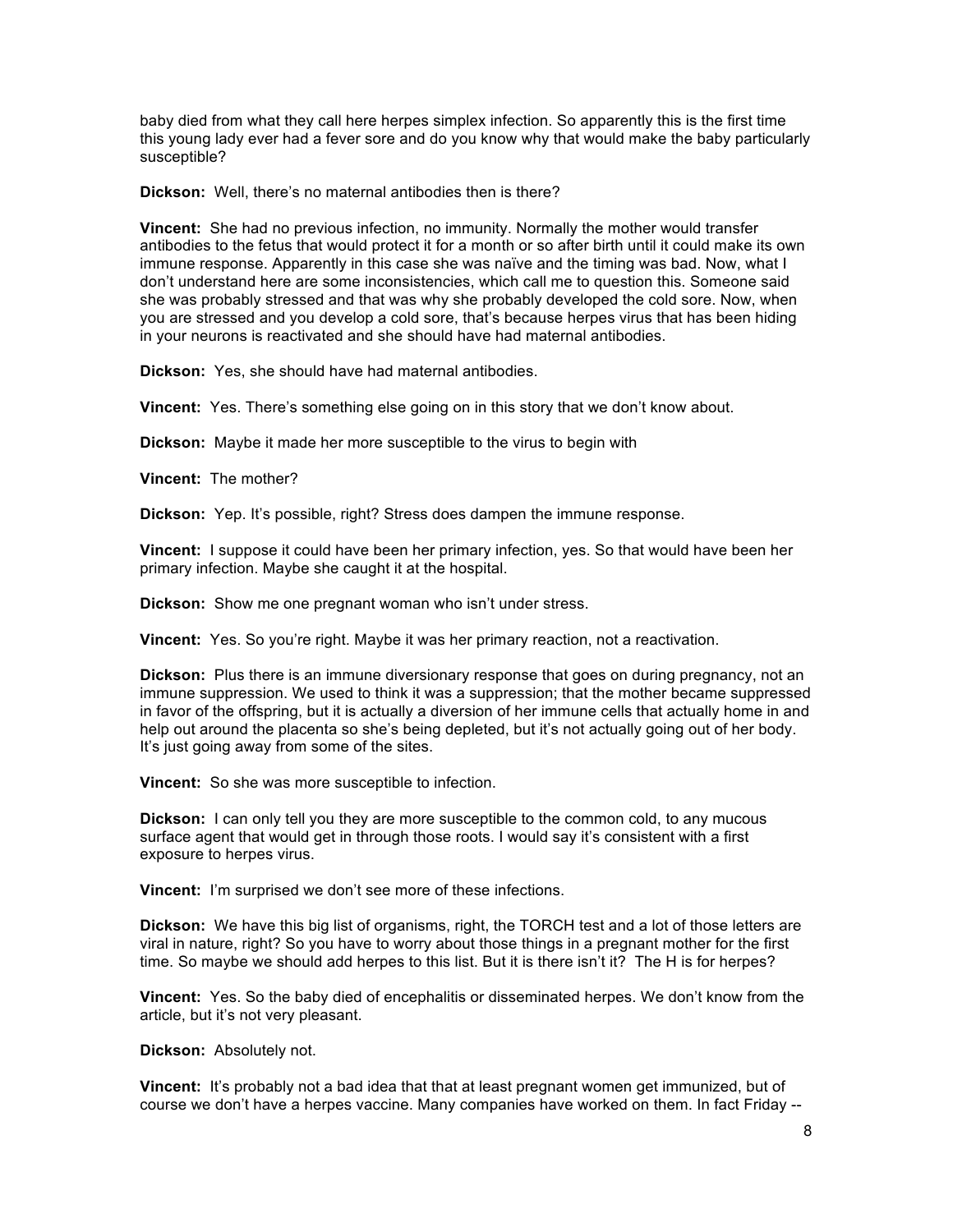here, you may be interested -- there is a seminar by David Knipe who is a herpes virologist from Harvard and he is going to be talking about a herpes vaccine.

**Dickson:** Interesting. In France they don't have this problem, Vince. They immunize on one day of the year. It's called Bastille Day.

**Vincent:** A tough day for viruses, right Dick.

**Dickson:** Yes.

**Vincent:** Next story up is from Reuters, Africa, where apparently a new disease is causing hemorrhagic fever. Killed three people in South Africa. Others are apparently infected. This is what they are calling a new type of arenavirus. Do you know anything about arenaviruses, Dick?

**Dickson:** Well, since I'm not a virologist, but my guess is that these viruses are what you would catch if you went to a football game, because they only hang out in arenas.

**Vincent:** Are you a comedian?

**Dickson:** No, but my son is. I must tell you my son is a comedian, but I didn't get that joke from him.

**Vincent:** Arenavirus is a collection of RNA-containing viruses, similar to some of the ones we've talked about so far. They have membrane envelopes around them. Maybe the most famous arena virus is the Lassa fever virus.

**Dickson:** Actually I knew that, but I was holding back on you.

**Vincent:** No holding back, Dick; let it all out. Some day we need to tell the story of Lassa. Were you here at Columbia when Jordi Casals; he lived in the neighborhood, worked at Yale, got infected in his lab at Yale, was treated here at Columbia.

**Dickson:** I know that whole story, Vince, and can tell it to you. John Frame was the gentlemen whose nurse came from Lhasa, Nigeria, medevacd to Columbia University and I know all the details of that story.

Dick: We'll do that another time.

**Dickson:** I would love that.

**Vincent:** That would be great. You're such a good story teller.

**Dickson:** Hopefully it will be a true story.

**Vincent:** Anyway, there is a new virus related to these arena viruses, but it's not the same as any of the known ones. How would they know that, Dick?

**Dickson:** I guess they could do a serological survey on this or they could actually sequence the viral genome.

**Vincent:** Apparently they sent samples to the CDC and also to Ian Lipkin's Lab here at Columbia -- right across the street we can see his building -- so these samples are there and he sequenced them and found it's a new virus and related to Lassa and arenaviruses.

**Dickson:** Do they know how they are transmitted, Vince, cause I do.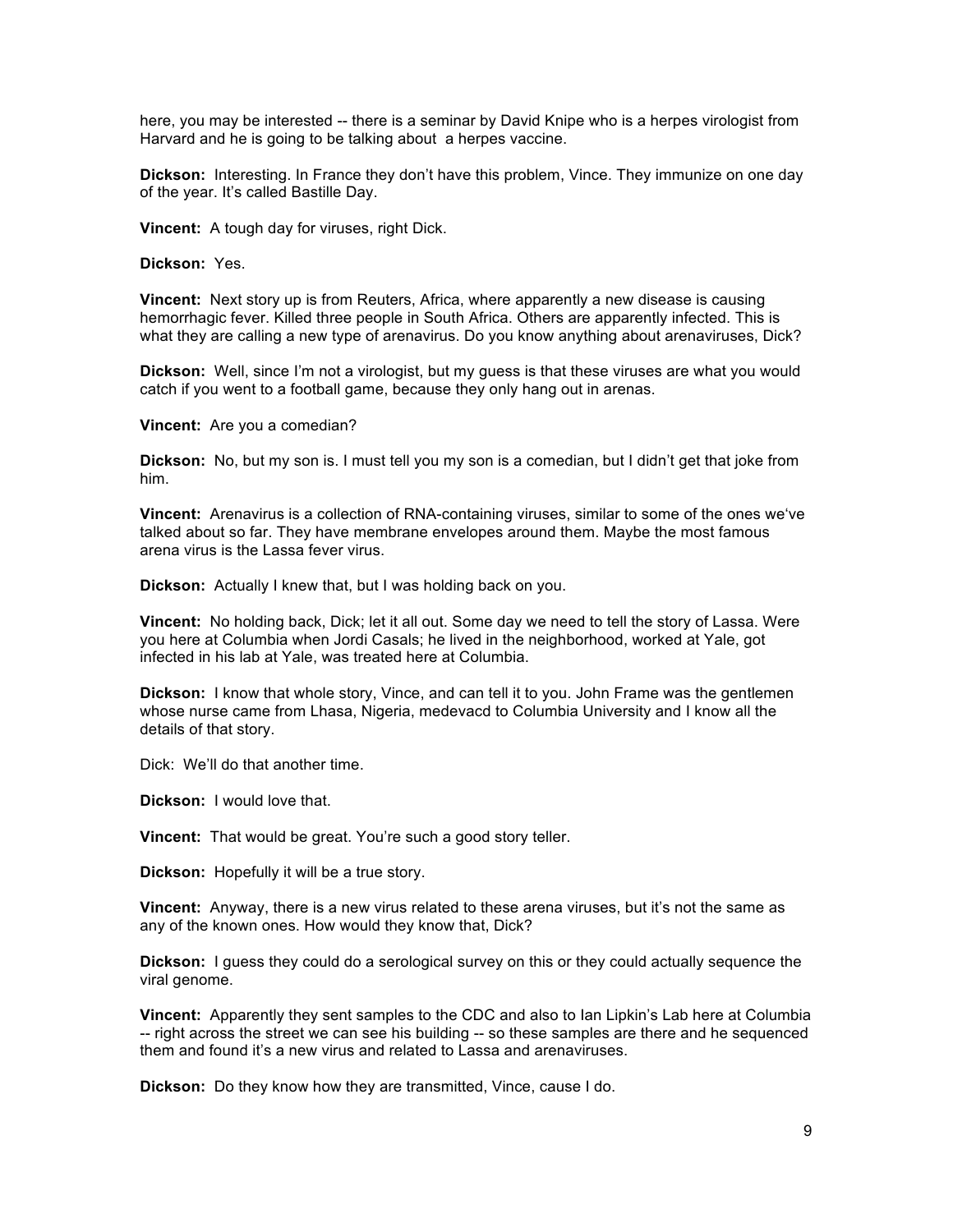**Vincent:** Tell me how they're transmitted.

**Dickson:** They're transmitted through a multimammate urine dropping. *Natalensis* is the name of the rat.

**Vincent:** *Mastomys natalensis*.

**Dickson:** That's the one. At least up in Nigeria this is a very very common rodent, and the urine of that rodent if it gets in your area, if you are exposed to it before it dries out completely, you have a very good chance. Doesn't that sound like another viral infection we know about, Hantavirus? I don't know if rats can have hanta or not. I presume they can because they are rodents.

**Vincent:** I'm not sure. Certainly mice for sure. We should actually talk about that. The hantavirus incident that happened a few years ago in the US

**Dickson:** In Queens.

**Vincent:** Four Corners, which was the original one. Very interesting epidemiology.

**Dickson:** Oh, I totally agree. Again medical ecology figures hugely in this thing

**Vincent:** Again, you see there are new viruses always being discovered because probably as we get more and more people on the earth and they interact with animals more and more that's what happens. We have to have Steve Morse to talk about emerging viruses with us some day. Would he be happy to do this?

**Dickson:** He would love to. If anybody loves to talk, it's Steve.

**Vincent:** He likes to talk?

**Dickson:** He loves to talk. And he's a very good story teller.

**Vincent:** Excellent

**Dickson:** He and I actually give a course together here called emerging infections, so I listen to all these stories so I'm relating all of them.

**Vincent:** I need to go to that course.

**Dickson:** We would love to have you

**Vincent:** Are you lecturing this week?

**Dickson:** I'll look it up after the broadcast.

**Vincent:** The next story, Dick, is from Australia again and it's about the Hendra virus. Now Hendra virus is an interesting virus. This is a virus, which is found in flying foxes. Dick, what is a flying fox? Is it a bat?

**Dickson:** It is a bat. I've seen them up near Brisbane. They call them flying foxes cause they are about as big as a fox. They have a weird long face and they eat fruit. They're also called fruit bats. They're not carnivores. Thank God they're not carnivores cause they are huge, huge.

**Vincent:** The gist of this story is this virus, which we will talk about in a second, is found in flying foxes, so people in Australia are killing them because they are scared, but they are really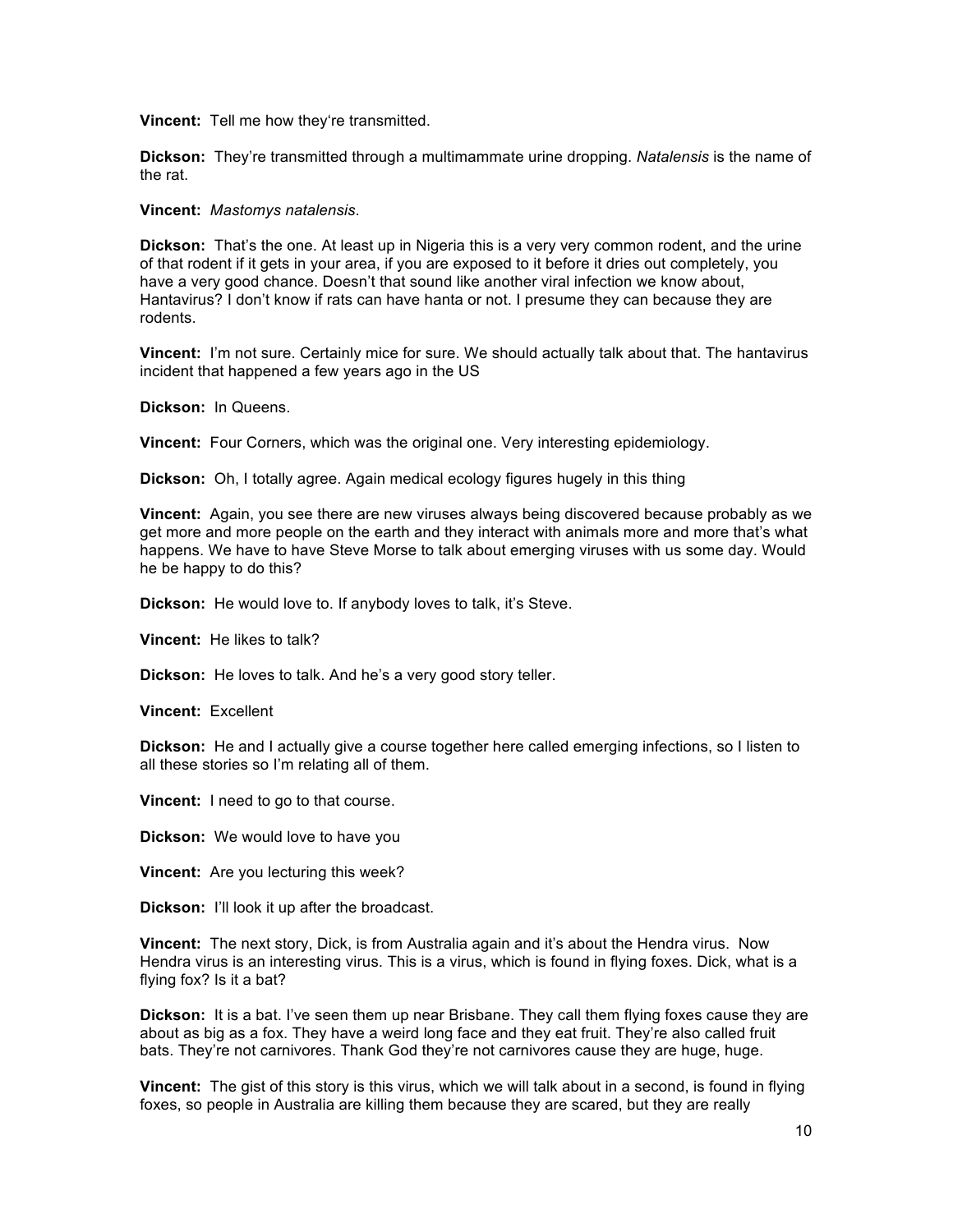harmless bats. The article says, "Please don't injure the flying fox; call this number and we'll take care of it." But Hendra virus is a recently discovered virus. It is a RNA containing virus with an envelope, a member of the paramyxovirus family, which also contains measles virus, mumps virus, very well know human pathogens. Hendra virus is an equine pathogen first isolated in 1994 during an outbreak of respiratory and neurological disease in horses and humans in Hendra, which is a suburb of Brisbane, Australia.

**Dickson:** Isn't it interesting that all the viral names we have today are actually names of places: Lhasa, Ebola, Hendra, Hanta.

**Vincent:** Yes. It's very common to do this; some places don't want to be associated with the virus name, right?

**Dickson:** Like Norwalk.

**Vincent:** The Four Corners virus was then changed to Sin Nombre, which means 'no name' because of where the four states join.

**Dickson:** The tourist industry would have gone to hell with that

**Vincent:** They didn't want to be associated with that. Yes, Hendra is from that suburb. Apparently this is a flying bat virus. The reservoir is the flying bat so occasionally these bats must bite horses and transfer the virus, or a mosquito transfers it.

**Dickson:** No I think it's the urine problem.

**Vincent:** Then not a mosquito; certainly not. Excuse me for misleading our audience.

**Dickson:** In fact the flying foxes also carry another virus, which we have touched on and that's the Nipah virus.

**Vincent:** Nipah is another very related virus, which originated in a village in Malaysia where it came from pigs.

**Dickson:** Exactly, or which infected pigs. Actually it came from fruit eating bats.

**Vincent:** It came from pigs, cultured pigs. Cultured pigs!

**Dickson:** Domestic pigs? These are well-read pigs. Hah, hah, hah.

**Vincent:** They go to the opera… Domestic pigs, and it jumped into some of the pig farmers. These are two examples of zoonoses, virus infections that go from animals to humans. They can cause some nasty respiratory illness, and encephalitis, and they are good examples of new viruses.

**Dickson:** And SARS is in that category.

**Vincent:** Exactly. So people in Australia knowing that the reservoir is the flying fruit bat are kind of afraid and are killing the bats.

**Dickson:** The easiest way is to stay away from them. To keep you horses away from them is not so easy. And what do horses eat? Let's say you have a fruit farm. Let's say you have apple trees or pear trees. There's a lot of that in Australia, by the way. There's a lot of that long the coast. Obviously Brisbane is on the coast. I've actually visited this area because I did my sabbatical in Australia. I made it up to Brisbane. I went up that river and -- I'm blocking on the name of this river and they'll just kill me for forgetting it. It begins with M. This was a while back folks. This was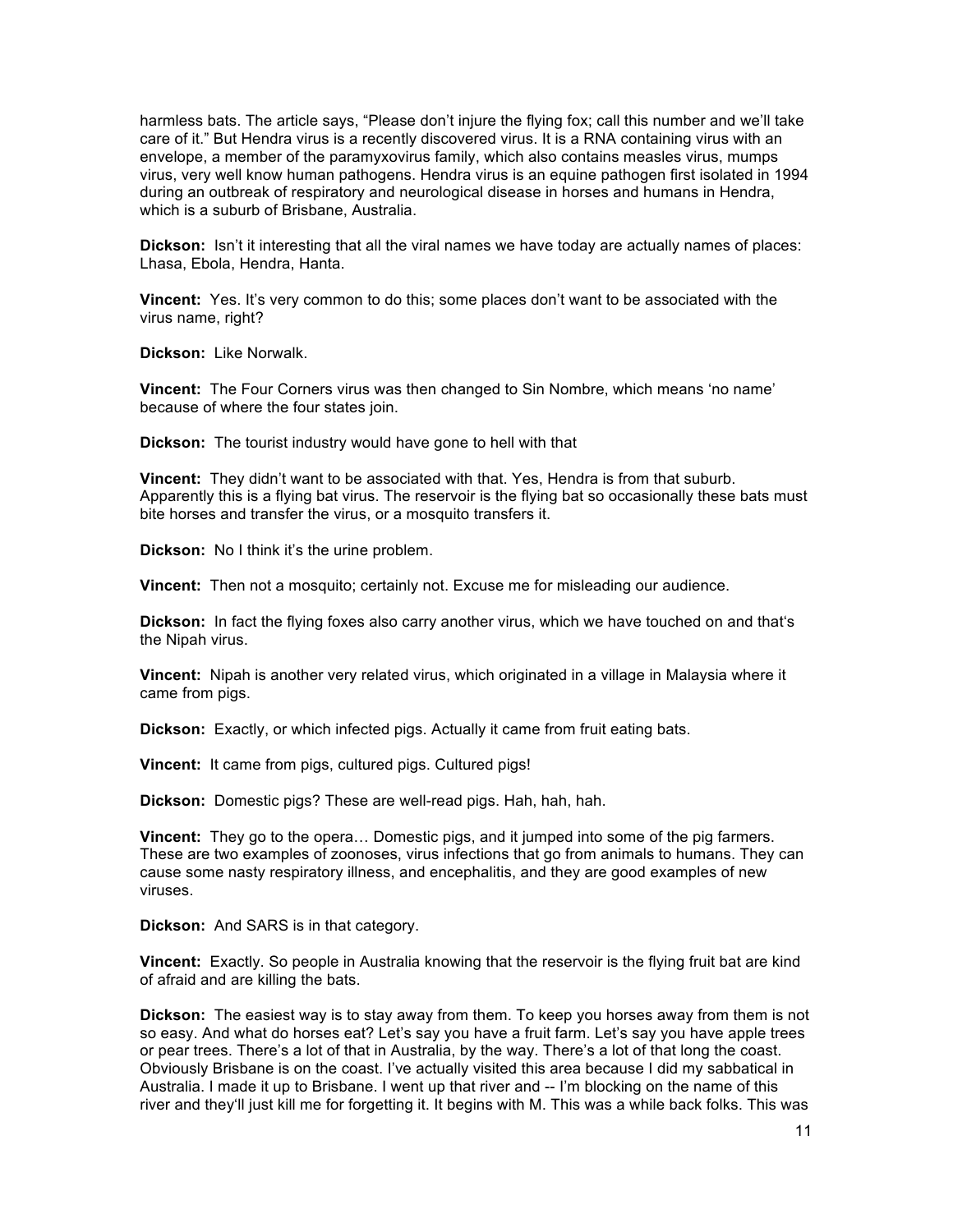in 1986 so give me a break here. There's a big river that comes out in the middle of the city of Brisbane. It's quite beautiful. They do these boat trips up the river and at the end of the boat trip you end up in a Koala bear preserve. Along the way you see all these fruit bats hanging upside down in these trees, and every now and then one of them flies off and you can't believe how big they are. The wingspan of these fruit bats is about three feet. They are enormous. You can almost hear them flying. You can understand how people would be fearful. They look so intimidating, but they actually eat fruit. So there's no need to be afraid, but imagine now raising horses on a farm that has an orchard and it's the fall, and they call it the fall because that's when everything falls, including the apples. When the apples fall on the ground not only do the horses eat the apples, the fruit bats eat the apples. So lets say you're a fruit bat and you're sitting up in the trees and you're looking down and see an apple on the ground -- this happened to the mango farmers in Malaysia, too. The bat flies down onto the ground, grabs the apple and starts to eat it. The horses see it and say, "Now wait a minute; that's mine." Now, if you were a fruit bat and you saw an animal that size coming at you what would you do?

**Vincent:** You'd bite the horse.

**Dickson:** No you don't bite the horse, no you….

**Vincent:** You pee on it!

**Dickson:** You defecate and pee and fly off; that's exactly what you'd do. You're scared blankless as they would say ---you fill in that blank.

**Vincent:** So this is passed in that urine.

**Dickson:** So here it is on the apple or on the mango and the pig or the horse gets it and you get either Nipah or the Hendra virus in the other side.

**Vincent:** So the reason these infections are a concern is because with more introduction into humans the virus may change, so that now it can pass from human to human and become a terrible pathogen.

**Dickson:** That's right and we're worried about that.

**Vincent:** Which one was that?

**Dickson:** The H5N1

**Vincent:** Which we will talk about. Did you have your flu vaccine, yet?

**Vincent:** You know you can get it free here. I went last week.

**Dickson:** Did you.

**Vincent:** Yes. First ever.

**Dickson:** I got one about three years ago. Which strain did you get?

**Vincent:** The lady who gave it to me wouldn't tell me

**Dickson:** This is the trouble with this thing. You have to guess what the next one will be.

**Vincent:** It's probably a mixture of H3N2 and H1N1 strains.

**Dickson:** Ahh, so you covered the two.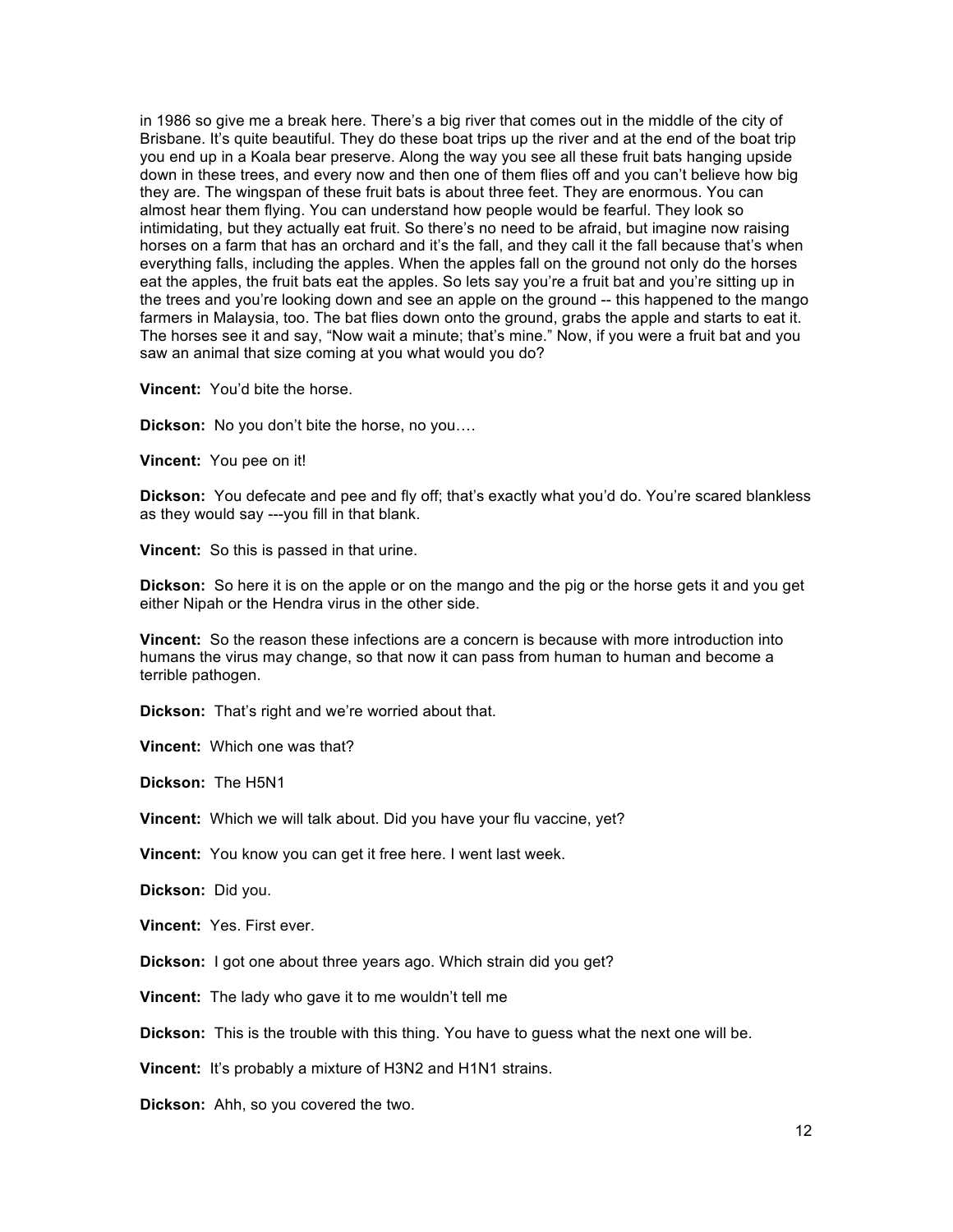**Vincent:** So that's Hendra. I think we should do one more thing, Dick, and then wrap this up.

**Dickson:** Alright.

**Vincent:** The past week there were several outbreaks of the Norovirus.

**Dickson:** Norovirus

**Vincent:** Do you know what Noroviruses are called?

**Dickson:** I know what it used to be called.

**Vincent:** What did it used to be called?

**Dickson:** It used to be called Norwalk virus and the reason it was called Norwalk virus is because that was where the first outbreak was. They had the name changed because I think Norwalk, Connecticut, started to resent the fact they had a disease named after them.

**Vincent:** This is quite a significant disease. This is a human pathogen.

**Dickson:** This is awful.

**Vincent:** Passed from humans to humans.

**Dickson:** I've had Norwalk virus.

**Vincent:** The disease is gastroenteritis. Copious vomiting and diarrhea.

**Dickson:** You don't want to eat for three days. You're sick and can't get out of bed.

**Vincent:** You do recover in a few days. It's a very rapidly developing illness; 24 hrs incubation, then you're better in two or three days.

**Dickson:** This is true.

**Vincent:** It is a virus that grows in your intestines, hence the gastroenteritis. And you shed it in your feces and in the vomit.

**Dickson:** Sounds like polio to me.

**Vincent:** Very easy to spread. Much more infectious than polio -- I shouldn't say infectious. When you're infected you have symptoms much more frequently than with polio.

**Dickson:** Can I ask you a question here?

**Vincent**: No, no.

**Dickson:** Can I give you an answer, then.

**Vincent:** Of course you can.

**Dickson:** The answer is Coxsackie, New York. Now what's the question"

**Vincent:** What virus was isolated in a small sleepy upstate New York hamlet?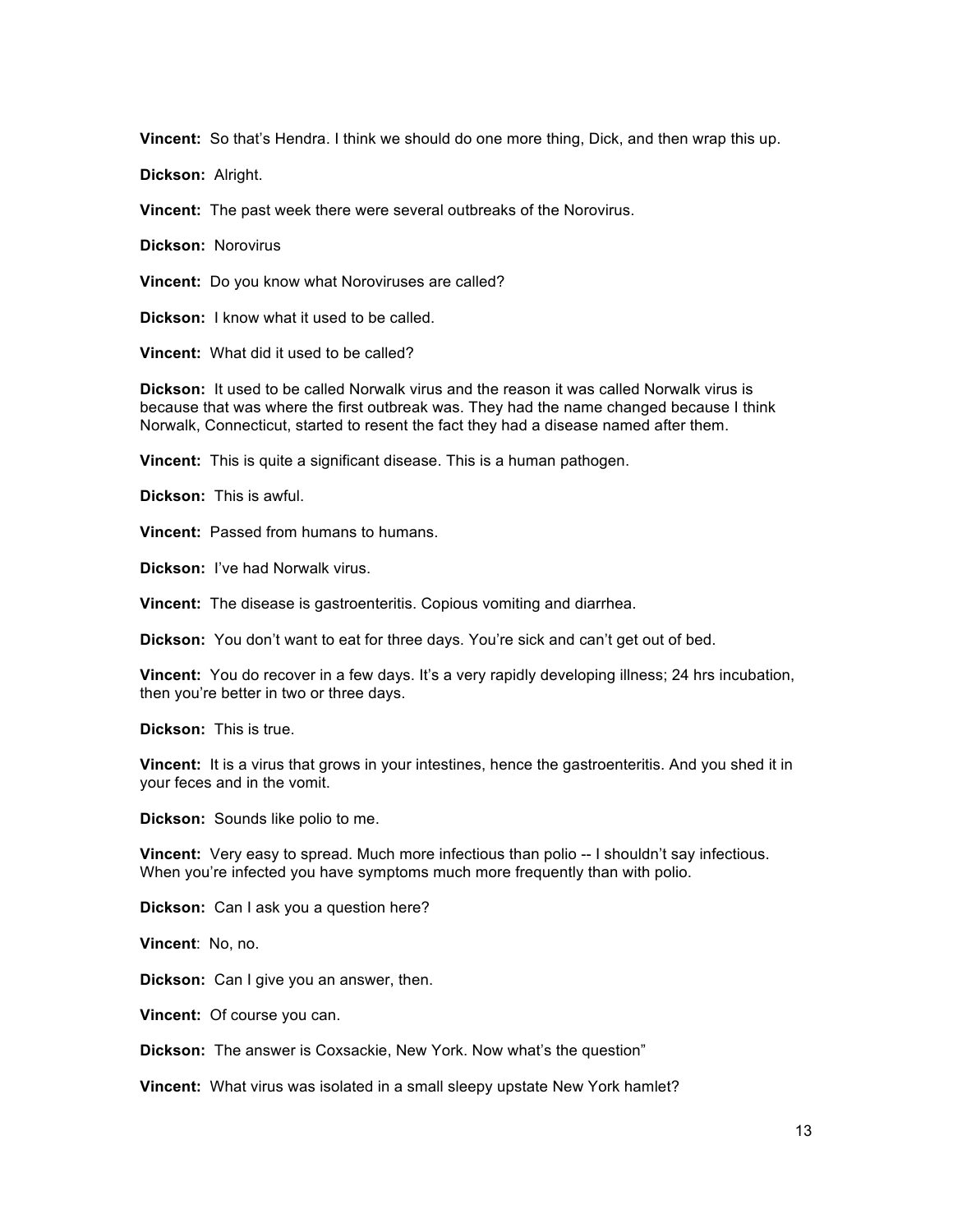**Dickson:** Of Coxsackie. So is there a relationship between the Norwalk virus and the Coxsackie virus because they are both enteroviruses.

**Vincent:** No, there's very little relationship. Coxsackie much less frequently causing gastroenteritis. But the Norwalk viruses are also RNA viruses. They have icosahedral protein shells so they're very stable and can easily pass through the stomach and the intestine which are not hospitable places. These viruses cause what people call stomach flu, which is an incorrect name because flu does not replicate in the stomach. It's gastroenteritis, viral gastroenteritis or non-bacterial gastroenteritis because some bacteria can also cause a similar disease. They are typically passed from one person to another by contaminated food so the past week there was an outbreak on a cruise ship where over a hundred people got infected. This is a very typical outbreak situation because the food handler is shedding this virus, doesn't wash their hands properly and can contaminate the food. You know what they have to do; go to their cabins and stay there until…

**Dickson:** What a fun tour that must have been.

**Vincent**: There was also an outbreak in a school, again, sixty or seventy kids. All of a sudden they all get sick at once because they all pick up the virus from a common source. You will see this now as the winter months come. You'll see it more and more in these kinds of settings. Also see them in hospital setting, unfortunately. There's no vaccine for this virus; there's no treatment. So what do you think you can do to prevent infection by these viruses?

**Dickson:** I would lean toward sanitation.

**Vincent:** Very good. Sanitization.

**Dickson:** Employees must wash hands before returning to dining room. I never see that last part.

**Vincent:** That sign in the restaurant.

**Dickson:** If you're from another country and you get a job as a food handler you might be able to read that sign but I'm sure you don't understand what it means.

**Vincent:** And that's in part because of Norovirus infections and some other viruses.

**Dickson:** Salmonella.

**Vincent:** Exactly. So Norwalk-like viruses. There are a few other RNA viruses that cause similar kinds of syndromes, but remember that it's viral gastroenteritis, not stomach flu. I think a pitcher in the World Series just the other day in the paper they said he had the stomach flu -- fever and diarrhea -- he went on pitch anyway. He probably had a Norovirus

**Dickson:** Hopefully he didn't give it to the rest of his teammates.

**Vincent:** He put it on the ball.

**Dickson:** Imagine winning the World Series and you pass around this bottle of champagne and the chances of everybody getting the virus. I wouldn't wish that on anybody and I'm a Mets fan.

**Vincent:** They aren't in the World Series.

**Dickson:** Of course they're not; I wouldn't wish that on the Phillies.

**Vincent:** Now it's time for our Podcast Of The Week. This is the first Podcast Of The Week. I